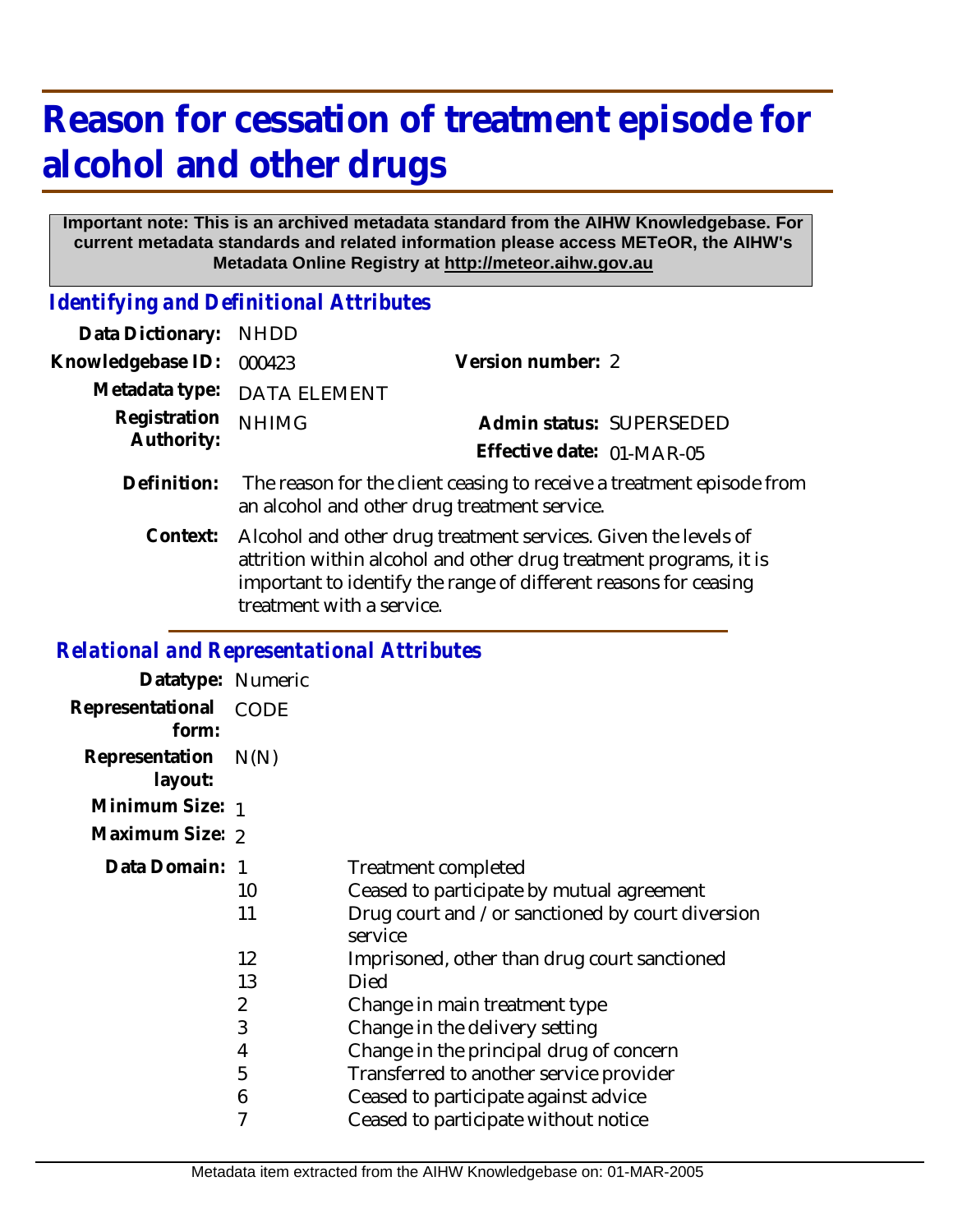- 8 Ceased to participate involuntary (non-compliance)
- 9 Ceased to participate at expiation
- 98 **Other**
- 99 Not stated/inadequately described

Guide For Use: Codes 1 to 12 listed above are set out as follows to enable a clearer picture of which codes are to be used for what purpose:

> Treatment completed as planned Code 1 Treatment completed

Client ceased to participate

- Code 6 Ceased to participate against advice
- Code 7 Ceased to participate without notice

Code 8 Ceased to participate involuntary (non-compliance)

Code 9 Ceased to participate at expiation

Code 11 Drug court and/or sanctioned by court diversion service

Code 12 Imprisoned, other than drug court sanctioned

Treatment not completed (other)

- Code 2 Change in main treatment type
- Code 3 Change in the delivery setting
- Code 4 Change in the principal drug of concern
- Code 5 Transferred to another service provider

Treatment ceased by mutual agreement

Code 10 Ceased to participate by mutual agreement

Code 1 is to be used when all of the immediate goals of the treatment have been completed as planned. Includes situations where the client, after completing this treatment, either does not commence any new treatment, commences a new treatment episode with a different main treatment or principal drug, or is referred to a different service provider for further treatment. Code 2 a treatment episode will end if, prior to the completion of the existing treatment, there is a change in the Main treatment type for alcohol and other drugs. See also code 10.

Code 3 a treatment episode may end if, prior to the completion of the existing treatment, there is a change in the Treatment delivery setting for alcohol and other drugs. See also code 10 and Guide for use section in Data element `Treatment episode for alcohol and other drugs'.

Code 4 a treatment episode will end if, prior to the completion of the existing treatment, there is a change in the Principal drug of concern. See also code 10.

Code 5 includes situations where the service provider is no longer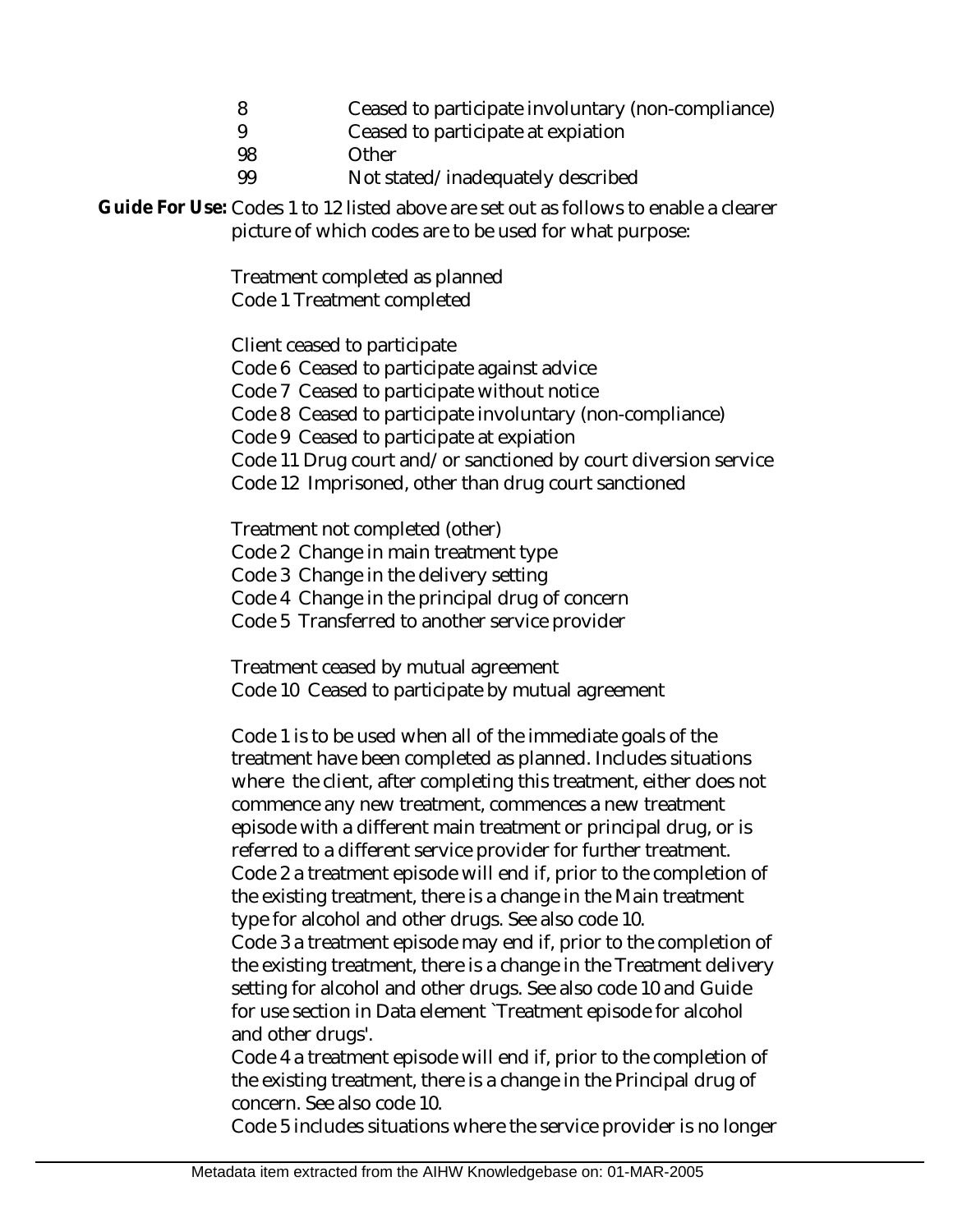the most appropriate and the client is transferred/referred to another service. For example, transfers could occur for clients between non-residential and residential services or between residential services and a hospital. Excludes situations where the original treatment was completed before the client transferred to a different provider for other treatment (use code 1).

Code 6 refers to situations where the service provider is aware of the client's intention to stop participating in treatment, and the client ceases despite advice from staff that such action is against the client's best interest.

Code 7 refers to situations where the client ceased to receive treatment without notifying the service provider of their intention to no longer participate.

Code 8 refers to situations where the client's participation has been ceased by the service provider due to non-compliance with the rules or conditions of the program.

Code 9 refers to situations where the client has fulfilled their obligation to satisfy expiation requirements (e.g. participate in a treatment program to avoid having a criminal conviction being recorded against them) as part of a police or court diversion scheme and chooses not to continue with further treatment.

Code 10 refers to situations where the client ceases participation by mutual agreement with the service provider even though the treatment plan has not been completed. This may include situations where the client has moved out of the area. Only to be used when code 2, 3 or 4 is not applicable.

Code 11 applies to drug court and/or court diversion service clients who are sanctioned back into jail for non-compliance with the program.

Code 12 applies to clients who are imprisoned for reasons other than code 11.

**Collection Methods:** To be collected on cessation of a treatment episode.

Related metadata: supersedes the data element Reason for cessation of treatment version 1

> relates to the data element concept Cessation of treatment episode for alcohol and other drugs version 2

relates to the data element Date of cessation of treatment episode for alcohol and other drugs version 2

## *Administrative Attributes*

**Source Document:**

**Source Organisation:** Intergovernmental Committee on Drugs NMDS-WG

## *Data Element Links*